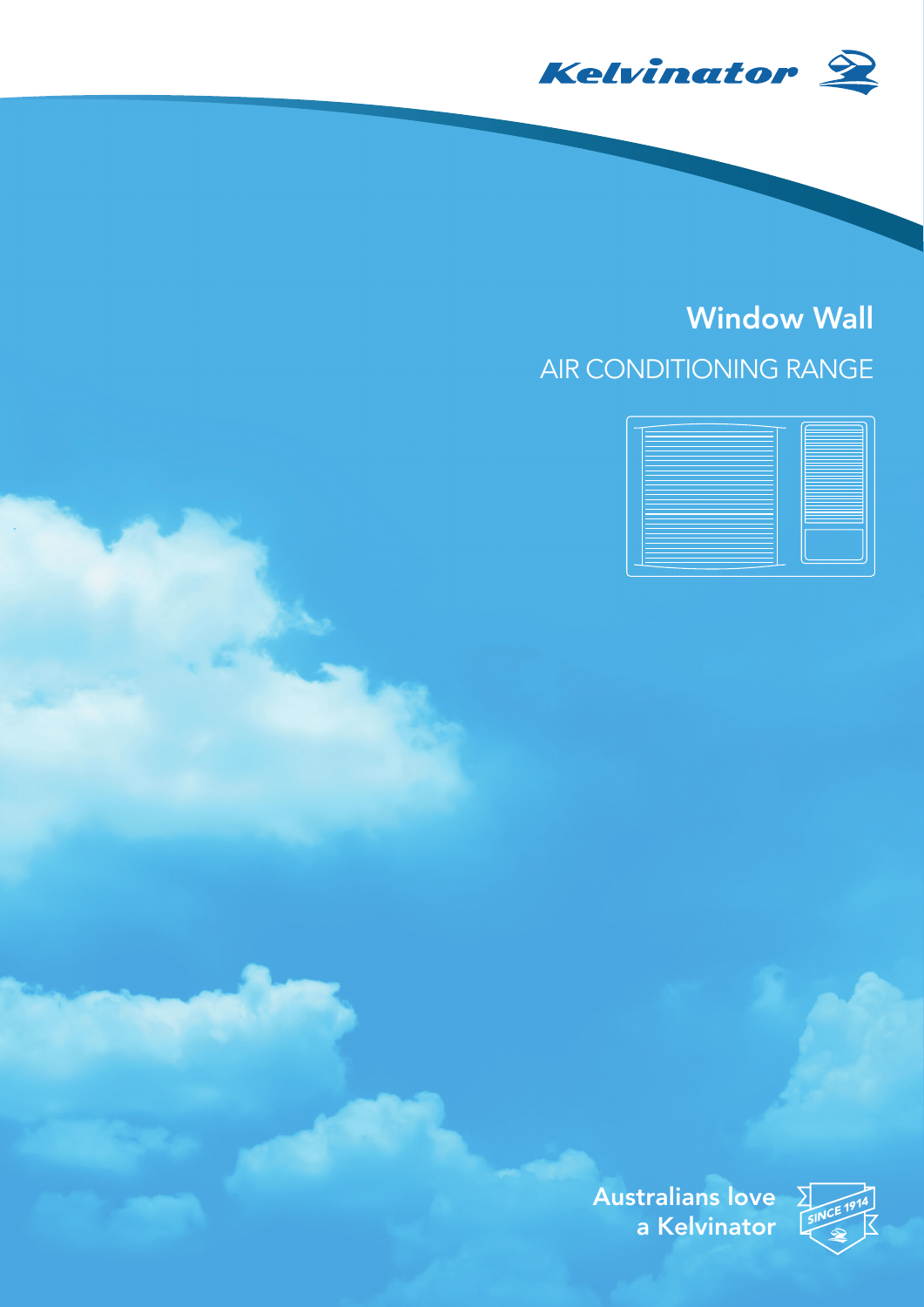For over 100 years, Kelvinator has been delivering reliability and performance to Australian families. It's a brand you can trust to get the job done well and it's easy to see why. There's peace of mind in knowing that with Kelvinator, you will be comfortable for years to come.

Designed for simplicity, longevity and superior performance, you can simply sit back and enjoy the benefits.

## **Air conditioning** features

*Prior to installation selection should be verified by your authorised Kelvinator retailer.*

### **Specifications**

Window wall cooling only features



| model                                           | <b>KWH15CME</b>             | <b>KWH20CRE</b>       | <b>KWH26CRE</b>       | <b>KWH39CRE</b>             | <b>KWH53CRE</b>       | <b>KWH62CRE</b>       |
|-------------------------------------------------|-----------------------------|-----------------------|-----------------------|-----------------------------|-----------------------|-----------------------|
| capacity cool watts (Btu/h)                     | 1600 (5460)                 | 2200 (7500)           | 2700 (9200)           | 3900 (13300)                | 5300 (18100)          | 6000 (20500)          |
| current rating (Amps)                           | 10                          | 10                    | 10                    | 10                          | 10                    | 15                    |
| dimensions (w x h x d) mm                       | 450x350x580                 | 560x375x668           | 560x375x668           | 660x428x700                 | 660x428x770           | 660x428x770           |
| refrigerant                                     | R32                         | R32                   | R32                   | R32                         | R32                   | R32                   |
| performance                                     |                             |                       |                       |                             |                       |                       |
| indoor sound pressure (dBA)<br>high/low setting | 48/42                       | 49/43                 | 49/43                 | 50/44                       | 55/49                 | 56/50                 |
| outdoor sound pressure (dBA)                    | 56                          | 57                    | 57                    | 58                          | 63                    | 64                    |
| outdoor sound power (dBA)                       | 68                          | 69                    | 69                    | 70                          | 75                    | 76                    |
| air circulation max (Itr/s)                     | 97                          | 134                   | 134                   | 186                         | 264                   | 250                   |
| ambient temperature range (°C)                  | 18 to 43                    | 18 to 43              | 18 to 43              | 18 to 43                    | 18 to 43              | 18 to 43              |
| moisture removal (ltr/hr)                       | 0.3                         | 0.4                   | 0.8                   | 1.3                         | 1.7                   | 2.4                   |
| star rating cool                                | 2.0                         | 2.0                   | 2.0                   | 2.0<br>2.0                  |                       | 2.0                   |
| key features                                    |                             |                       |                       |                             |                       |                       |
| fresh air return/dust filter                    | $\checkmark$ / $\checkmark$ | $\checkmark$          | $\checkmark$          | $\checkmark$ / $\checkmark$ | $\sqrt{}/\sqrt{}$     | $\checkmark$          |
| wireless remote control/type                    | N/A                         | luminescent<br>keypad | luminescent<br>keypad | luminescent<br>keypad       | luminescent<br>keypad | luminescent<br>keypad |
| manual operation                                | $\checkmark$                | $\checkmark$          | $\checkmark$          | $L-R/U-D$                   | $L-R / U-D$           | $L-R / U-D$           |
| sleep mode                                      |                             | $\checkmark$          | ✓                     | ✓                           | $\checkmark$          | $\checkmark$          |

\*Will operate outside this range but at less than rated performance.

Please note: In accordance with the Electrolux warranty, Electrolux is not liable if the appliance is damaged by incomplete or improper installation. For further information on our Kelvinator air conditioning range, or to obtain dimension and installation requirements please call 1300 363 640 or visit kelvinator.com.au



*KWH15CME KWH20CRE, KWH26CRE KWH39CRE, KWH53CRE, KWH62CRE*





Window wall reverse cycle features



*KWH20HRE, KWH26HRE KWH39HRE, KWH53HRE, KWH62HRE*

| model                                           | KWH20HRE           | KWH26HRE           | KWH39HRE           | KWH53HRE           | KWH62HRE           |
|-------------------------------------------------|--------------------|--------------------|--------------------|--------------------|--------------------|
| capacity cool watts (Btu/h)                     | 2200 (7500)        | 2700 (9200)        | 3900 (13300)       | 5300 (18100)       | 6000 (20500)       |
| capacity heat watts (Btu/h)                     | 1900 (6485)        | 2450 (8400)        | 3600 (12300)       | 4800 (16380)       | 5500 (18800)       |
| current rating (Amps)                           | 10                 | 10                 | 10                 | 10                 | 15                 |
| dimensions ( $w \times h \times d$ ) mm         | 560x375x668        | 560x375x668        | 660x428x700        | 660x428x770        | 660x428x770        |
| refrigerant                                     | R32                | R32                | R32                | R32                | R32                |
| performance                                     |                    |                    |                    |                    |                    |
| indoor sound pressure (dBA)<br>high/low setting | 49/43              | 49/43              | 50/44              | 55/49              | 56/50              |
| outdoor sound pressure (dBA)                    | 57                 | 57                 | 58                 | 63                 | 64                 |
| outdoor sound power (dBA)                       | 69                 | 69                 | 70                 | 75                 | 76                 |
| air circulation max (ltr/s)                     | 133                | 134                | 186                | 250                | 250                |
| ambient temperature range (°C)                  | $-7$ to $43$       | $-7$ to $43$       | $-7$ to $43$       | -7 to 43           | $-7$ to $43$       |
| moisture removal (ltr/hr)                       | 0.4                | 0.8                | 1.3                | 1.7                | 2.4                |
| star rating cool                                | 2.0 / 2.0          | 2.0 / 2.0          | 2.0 / 2.0          | 2.0 / 2.0          | 2.0 / 2.0          |
| key features                                    |                    |                    |                    |                    |                    |
| fresh air return/dust filter                    | $\checkmark$       | $\checkmark$       | $\checkmark$       | $\checkmark$       | $\sqrt{\sqrt{}}$   |
| wireless remote control/type                    | luminescent keypad | luminescent keypad | luminescent keypad | luminescent keypad | luminescent keypad |
| manual operation                                | ✓                  | ✓                  | ✓                  | ✓                  | ✓                  |
| sleep mode                                      | ✓                  | ✓                  | ✓                  |                    |                    |

\*Will operate outside this range but at less than rated performance.

# Australians love a Kelvinator

#### Brand

All Kelvinator products go through rigorous testing to ensure they meet stringent Australian performance and quality standards.

### Simple, economic and reliable

Because there are no separate indoor and outdoor units, it's easier to install a window wall model. And because it's a Kelvinator, you know it is reliable and built to last.

### Compact

The super compact design means that window wall air conditioners are discreet and unobtrusive in your home. They are also perfect for cooling smaller family homes and space-restricted areas.

#### Control from the comfort of your armchair

All models come with a remote control that lets you conveniently control all functions. Depending on which model you choose, other great features include auto air swing left-right to give a natural feel to air movement, auto restart, climate control, timer, sleep mode and a 3-speed fan for lower energy consumption and greater comfort. (Excluding model KWH15CME).

### Fresh air delivery

The fresh air return provides additional ventilation to your room and can also assist in humidity control. The easy-to-service dust filter removes dust and other larger airborne particles for cleaner air.

## **Choosing the right** air conditioner

#### Go to Kelvinator.com.au/looking-for-an-air-conditioner or [click here](https://www.kelvinator.com.au/looking-for-an-air-conditioner/)

It's important to select the right sized air conditioner for your room in order to ensure effective and efficient cooling and heating.

 $\left( \frac{m^2}{2}\right)$  1. Total size of room (m<sup>2</sup>)?



3. Do you have ceiling insulation?

2. Direction the main window faces?



4. Do you require an air conditioner that heats and cools or cools only?

| ceiling insulated | <b>YES</b>    |                                                                                                                                                                                                         |               |       | <b>NO</b>     |       |               |       |
|-------------------|---------------|---------------------------------------------------------------------------------------------------------------------------------------------------------------------------------------------------------|---------------|-------|---------------|-------|---------------|-------|
| glass area facing | north or west |                                                                                                                                                                                                         | south or east |       | north or west |       | south or east |       |
| window size       | large         | small                                                                                                                                                                                                   | large         | small | large         | small | large         | small |
| model             |               | room size m <sup>2</sup> room size m <sup>2</sup> room size m <sup>2</sup> room size m <sup>2</sup> room size m <sup>2</sup> room size m <sup>2</sup> room size m <sup>2</sup> room size m <sup>2</sup> |               |       |               |       |               |       |
| KWH15CME          | 10            | 12                                                                                                                                                                                                      | 11            | 14    | 9             | 10    | 10            | 11    |
| KWH20CRE/KWH20HRE | 14            | 16                                                                                                                                                                                                      | 15            | 17    | 13            | 14    | 14            | 15    |
| KWH26CRE/KWH26HRE | 16            | 18                                                                                                                                                                                                      | 17            | 20    | 15            | 16    | 16            | 17    |
| KWH39CRE/KWH39HRE | 22            | 26                                                                                                                                                                                                      | 24            | 28    | 20            | 23    | 22            | 24    |
| KWH53CRE/KWH53HRE | 32            | 39                                                                                                                                                                                                      | 35            | 41    | 29            | 34    | 31            | 35    |
| KWH62CRC/KWH62HRE | 39            | 46                                                                                                                                                                                                      | 42            | 49    | 35            | 37    | 35            | 42    |